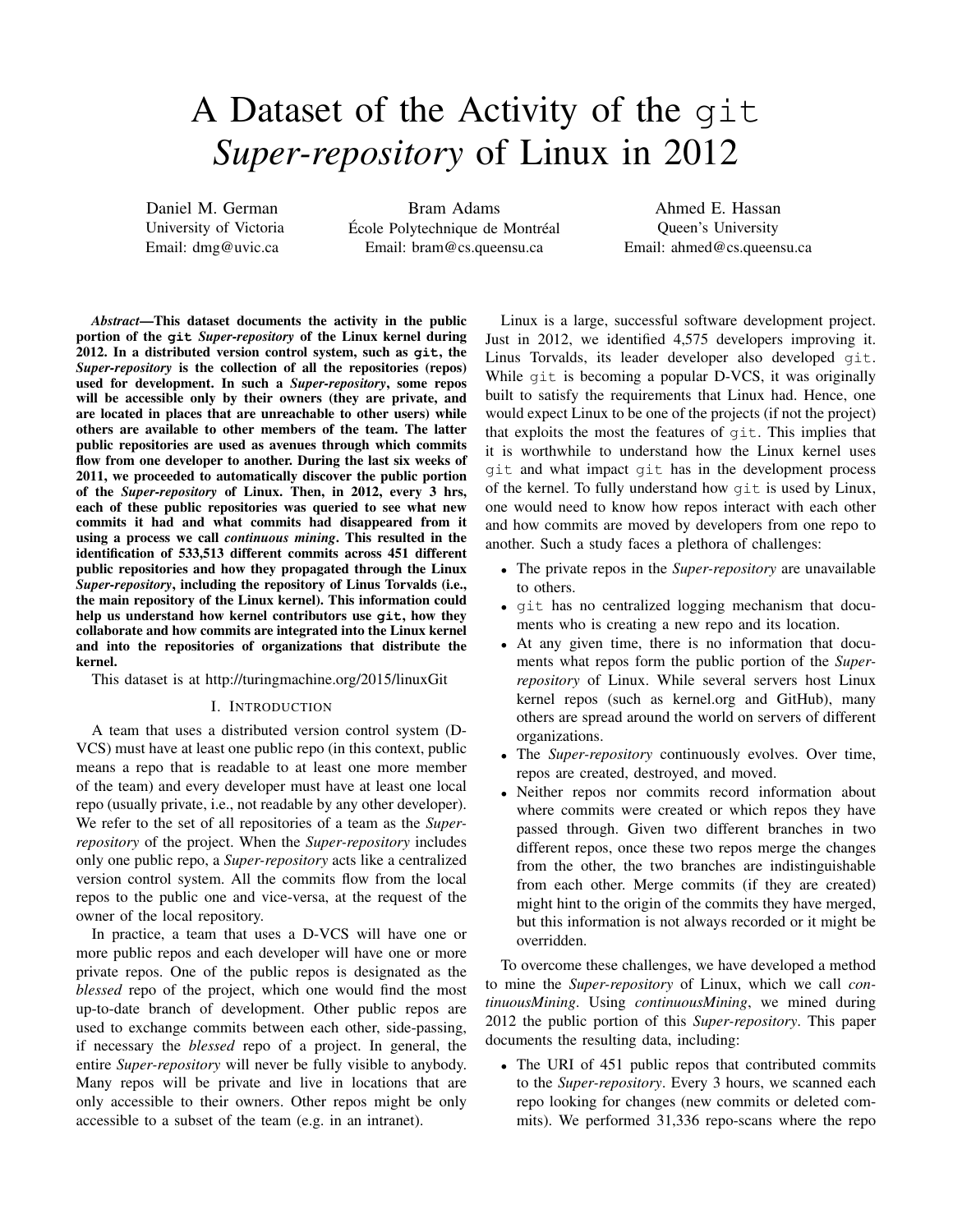had changed (an average of 70 scans per repo in 2012) and retrieved the corresponding changes.

- We identified 533,513 commits that were created in 2012 (485,027 non-merges and 48,486 merges). To put them into context, if one were to mine, at the end of 2012, the *blessed* repo of Linux (*blessed* for short), one would have found only 64,029 (8.3%) of them. The remaining 91.7% of commits did not reached *blessed*.
- The 533k commits were authored by 4,575 different individuals (using 5,541 different email addresses) and committed by 1,058 different individuals (using 1,172 different email addresses).
- The 533k commits contained 135,532 different patches.
- We identified 56 million commit propagations. A commit propagation is an event in which a commit is seen for the first time in a repo or disappears from it.

#### II. DESCRIPTION OF THE DATA

In Linux, the repo of Linus Torvalds is the *blessed* repo of the kernel development. His repo serves as the destination where commits are expected to flow. However, his repo only tracks the successful code. Features that are being currently developed, or that do not make it to the kernel will never be seen in *blessed*. The main reason is that the repos around *blessed* serve the same purposes as branches in a centralized version control system: developers do their work in their local repos (their own personal branches) and only when it is ready, it starts to move towards *blessed*.

*Blessed* is only writable by Linus Torvalds. In Linux, commits move from the personal repos of their creators to *blessed* using a combination of email patches, pushes and pulls. A typical commit will be created in a personal repo, then emailed as a patch to a person responsible for integration (git keeps track of the metadata of the commit). Another alternative is for the creator to push her changes to her public repo (e.g., in github) from where the integrator can pull the changes into her private repo. This integrator will repeat the process: she will push the commit (along many others) to her public repo, and issue a pull-request to the next integrator (in the path to *blessed*). If the commit is deemed worth it, it will eventually reach *blessed* (Linus will pull the changes from the integrator public repo into this own private repo, and then push these changes to *blessed*).

Unfortunately, *blessed* contains no information about these interactions between repos. The only trace of these interactions are merge-commits (i.e., commits that combines the work of one or more branches into another branch), but not every merge results in a merge commit (e.g., fast-forward commits) and sometimes the log of the merge commits does not document that the commit performed a merge. Even if there is a merge commit, this merge commit only documents an actual merge operation, and does not record every single repo in the path from its creation to *blessed* (this path usually consists of fast-forward commits).

To fully understand how Linux uses git, we need to mine the entire ecosystem of repos. However, we will never have

access to the private repos of developers. Fortunately, because the kernel uses pull-requests to move commits between integrators, almost every developer has have a publicly accessible repo where she can share commits with other developers. If we were to mine all these public repos of the team, we can get a better picture of how integration is done in the kernel. Furthermore, as mentioned before, once a commit moves from one repo to another, we cannot tell in which repo it appeared first, hence the propagation of commits between repos needs to be dealt with afterwards.

To address these issues, we have developed a method of mining D-VCS repos called *continuousMining*. *continuousMining* queries repos ar a certain frequency to identify commits that have appeared or disappeared since the last query. The details of the method, including its implementation, can be found in [\[2\]](#page-3-0). In that paper, we demonstrated that *continuousMining* is superior to querying the *blessed* repo at one time, since it is capable of observing code as it moves across repos, documenting when commits are rebased (a common operation in the kernel) and recording code that is not yet in the *blessed* repo (see Peril 4 in [\[1\]](#page-3-1)).

To our knowledge, research on Linux has always used a single snapshot of the *blessed* repo of Linux. GhTorrent [\[3\]](#page-3-2) continuously mines Github looking for new changes, but it does not record propagation of commits (when a commit appears in a repo, whether the commit was seen before in a different repo, and when). Hence, we are the first to document how commits propagate in a D-VCS.

#### III. METHODOLOGY: HOW THE DATA WAS GATHERED

We started *continuousMining* on the Linux kernel in Nov 2011. By January 1st, 2012 we were mining 262 repos. This number grew to 530 by the end of the year. Every 3 hrs, for each of these repos: 1) we would synchronize our copy of the repo; 2) create a log of all commits (in all branches of the repo) and compare it to the previous iteration's log; 3) label any commit that was not in the previous iteration as "New", and every commit in the previous log no longer in the current one as "Deleted". [\[2\]](#page-3-0) documents this process in detail. This dataset concentrates on commits created during 2012 (but also contains older commits).

For each repo, we needed to determine who its committers were. This was mostly a manual process. When we observed a new commit in a repo  $R$ , if the commit was not from a known committer to  $R$ , then there were two possibilities:  $R$  had a new committer (we searched the Web and mailing lists for evidence of this), or the commit originated in another repo  $S$ . If it originated in  $S$ , then either we were already mining  $S$  or not. To determine if  $S$  was a known repo, we looked at the every known repo  $T$  that the committer was allowed to write to. If the commit was found also in  $T$  during the same time window, then  $S = T$  and we assumed that the commit originated in  $S$  and had propagated from  $S$  to  $R$  in the last three hours. Otherwise we tried to find  $S$  (which was not currently known) using any merge information in the repo, searching the mailing list and using the Web. We feel confident that for every commit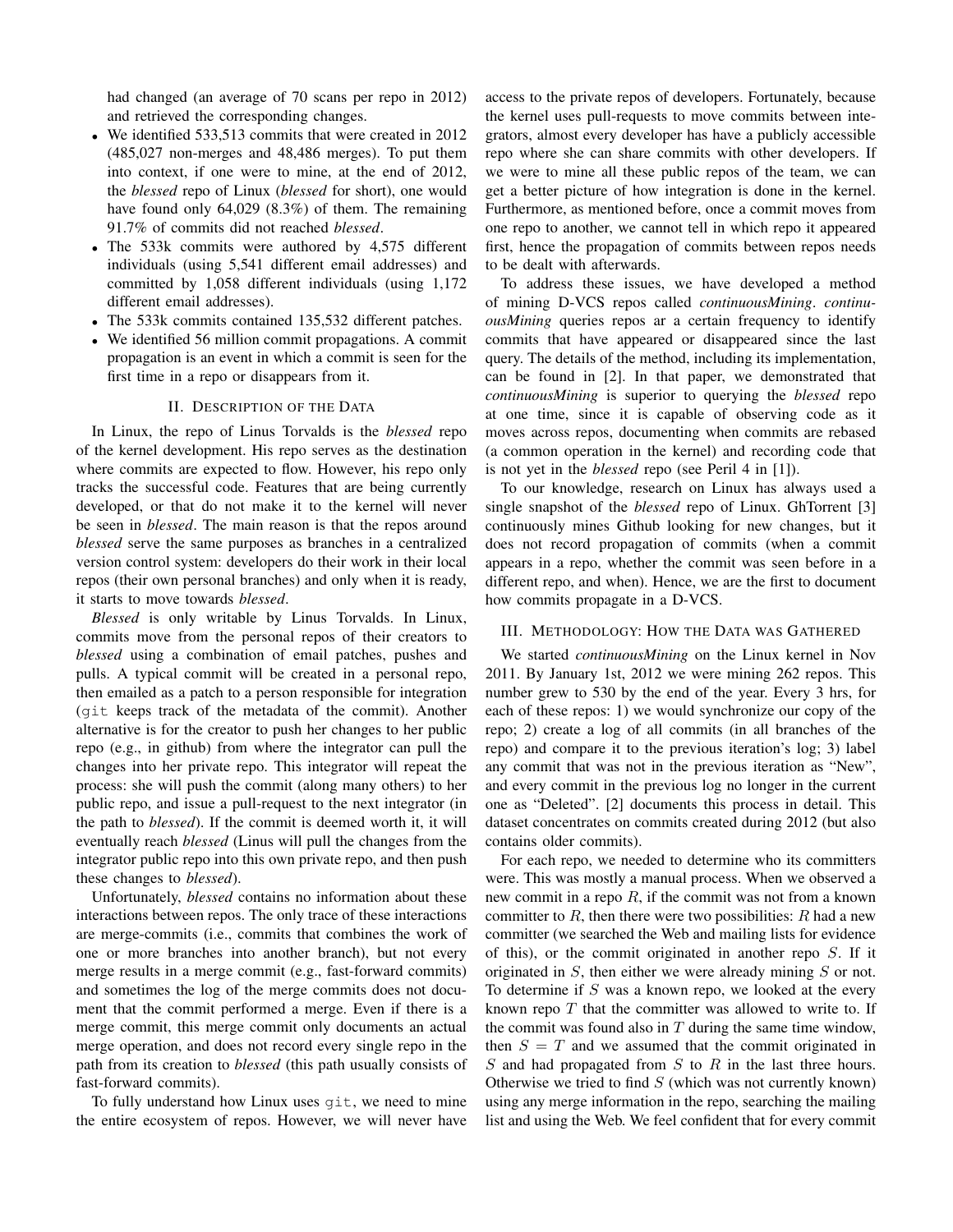that reached blessed in 2012, we have properly documented its origin repo. This process is documented in [\[2\]](#page-3-0).

# IV. DATA SCHEMA

| <b>Name</b>    | <b>Description</b>                                       |
|----------------|----------------------------------------------------------|
| Commits        | Metadata of commits.                                     |
| Logs           | Log message of commits                                   |
| FilesMod       | Metadata of files modified in commits.                   |
| CommitsBlessed | Commits found in <i>blessed</i> at the end of 2012.      |
| Commits2012    | Commits committed in 2012.                               |
| Merges         | Commits that merged one or more branches.                |
| Repos          | Repositories mined.                                      |
| Owner          | Committers of a given repo.                              |
| Aliases        | Unified names of developers and the email addresses      |
|                | they use (active in 2012).                               |
| PathToBlessed  | The path in the DAG of <i>blessed</i> that describes how |
|                | a commit reached <i>blessed</i> .                        |
| RepoProp       | Propagation of commits: when a commit appears or         |
|                | disappears from a given repo.                            |
|                |                                                          |
|                |                                                          |

TABLES IN THE SCHEMA AND THEIR DESCRIPTION.

The main entities of this dataset and their relationships can be described as follows: there are *developers* who have created *commits* in their public *repos*. A given *developer* (identified by his or her *uniname*) has one or more *email addresses* to identify oneself as the committer or author of a given *commit*. *Commits* propagate through *repos* from their *repo* of origin. Finally, *commits* flow from their *repo* of origin to other repos and ultimately into *blessed* via *merges*. A subset of *commits* have found their way to *blessed* (by the end of 2012–we call them *commitsBlessed*). Any *repo* has zero or more documented *committers* (we call them *owners*) who are the only developers who can commit to it. The schema of the database, depicted in Figure [1](#page-3-3) documents these entities and relationships and Table [I](#page-2-0) describes the purpose of each table.

## *A. Propagations*

The table *repoprop* is composed of attributes *cid*, *repo*, *seen*, *op* (either 'N' or 'D') and *origin*. If *origin* is false a commit *cid* is either added (*op* 'N') or deleted (*op* 'D') from a given *repo* at date/time *seen*. If *origin* is true then this was the very first scan of a repo (*op* is 'N' for all the commits in this scan). Repos were scanned every 3 hrs. We choose a period of 3 hrs because it was long enough to complete a scan (most scans took between one and two hours, depending on network traffic) and most repos didn't change during this period. Because we could not stop activity in the repos during the scan, but a scan was not an atomic operation. In few instances new commits had propagated to more than one repo between scans, and we resolved this manually (see [\[2\]](#page-3-0) for details).

# *B. Path to Blessed*

The information collected in *repoprop* is similar to the propagation of a disease. We know where a commit originated, and, at every snapshot (at 3hrs intervals) we know other repos that also had the commit (or that deleted it). However, when a new repos receives it, we do not know for certain which repo it received it from. Given a set  $R$  consisting of

two or more repos that had the commit  $c$  at snapshop  $t_i$ and a new repo  $S \notin R$  that has c as  $t_{i+1}$ , S could have received  $c$  for any repo in  $R$ . For this reason, we combined information from *repoprop* and the directed acyclic graph (DAG) of the commits found in *blessed*. Because we know when commits arrive to a repo, we can convert the DAG into a tree, where each node (commit) has only one successor and only one merge into *blessed*. This tree is documented in table *PathToBlessed*: for any commit *cid*, its successor is *mnext*; its next successor merge is *mnextmerge* and it is eventually merged into blessed at commit *mcidlinus* on date *mwhen* (*mnextmerge* and *mcidlinus* can be the same). If the commit was committed directly into blessed (by Linus), *mcidlinus* is null. Figure [2](#page-2-1) illustrates the use of this information. It shows the tree of commits that were merged into blessed at merge commit 5ede3ceb7b2c2843e153a1803edbdc8c56655950.

<span id="page-2-0"></span>

<span id="page-2-1"></span>Fig. 2. Tree formed by the 28 commits merged into blessed at mergecommit 5ede3ceb7b2c2843e153a1803edbdc8c56655950. Each horizontal line represents a repo, Points marked with X are merges.

#### *C. Patches in Commits*

We found that as commits move throughout the *Superrepository*, they change commit-id [\[2\]](#page-3-0). This is because rebasing and changing the metadata of a commit are frequent operations used by Linux developers. For this reason we extracted the patch of every commit (git log -patch) and removed line-number context information; then we computed its hash, which we call the *codecontents* of the commit. While we observed 485k different non-merge commits in 2012, there were only 135k different patches. On average, the same patch appears in 2.3 different non-merge commits.

#### V. THREATS TO VALIDITY

This dataset documents events that happened in 2012. While it contains events before 2012, these are incomplete. We used the period before 2012 to debug and calibrate our algorithms. For example, it contains repos that were inactive during 2012, and some propagations between repos before 2012.

Unfortunately some parts of this dataset are not reproducible. Once commits have propagated between two repos, it can be impossible to know where the commit originated. If a commit is rebased, it is very likely that the original commit is lost forever (unless the predecessor commit propagated to another repo; yet, it would be hard to know if this commit was the source of the rebased commit).